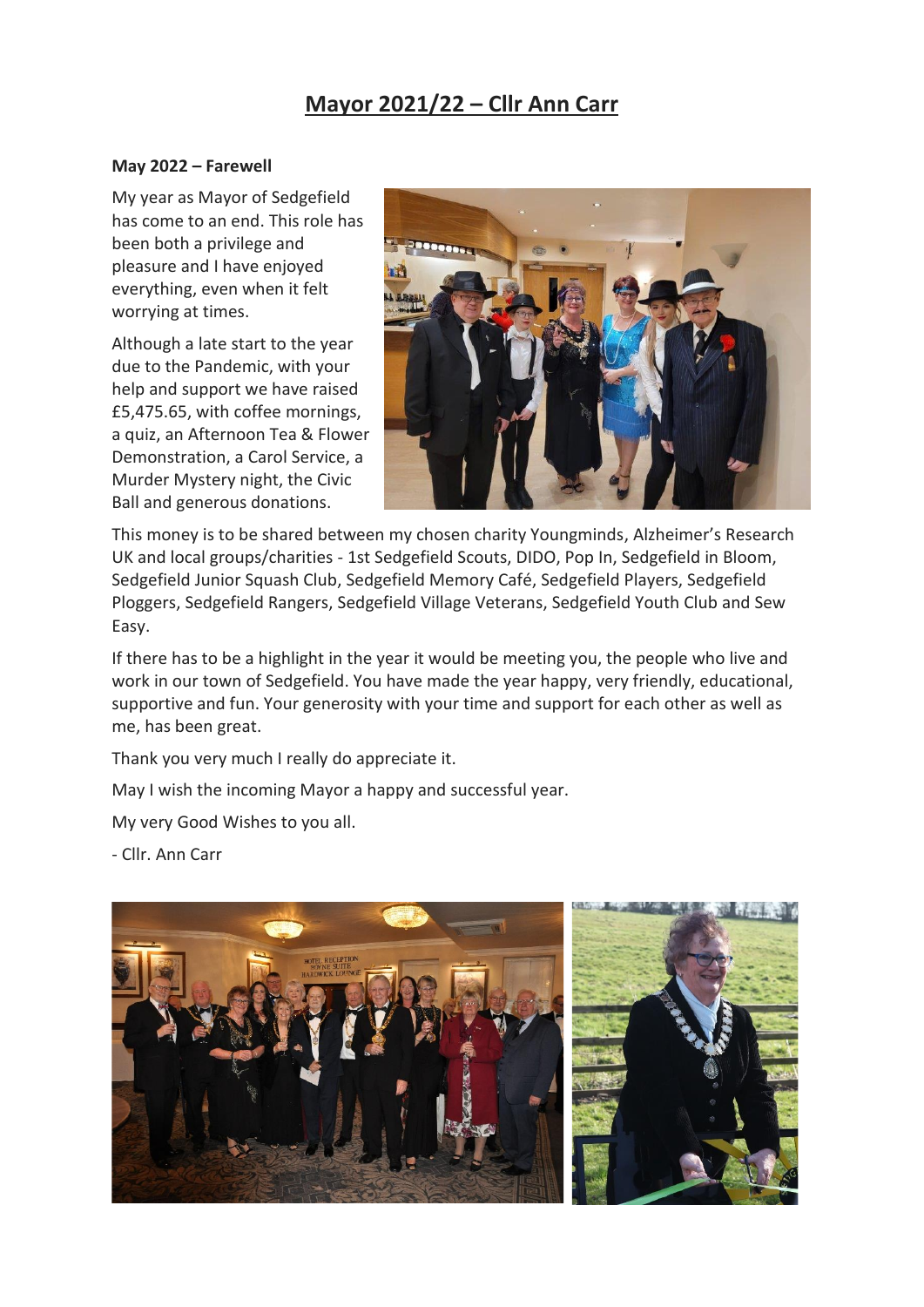

## **27th September 2021 – Congratulations Jack!**

The Mayor, Cllr Ann Carr, and consort Mel had the great honour of meeting Sedgefield's very own gold medal Paralympian Jack Smith today.

Well done Jack on your phenomenal achievement as part of GB's wheelchair rugby squad.

Sedgefield is so proud of you!